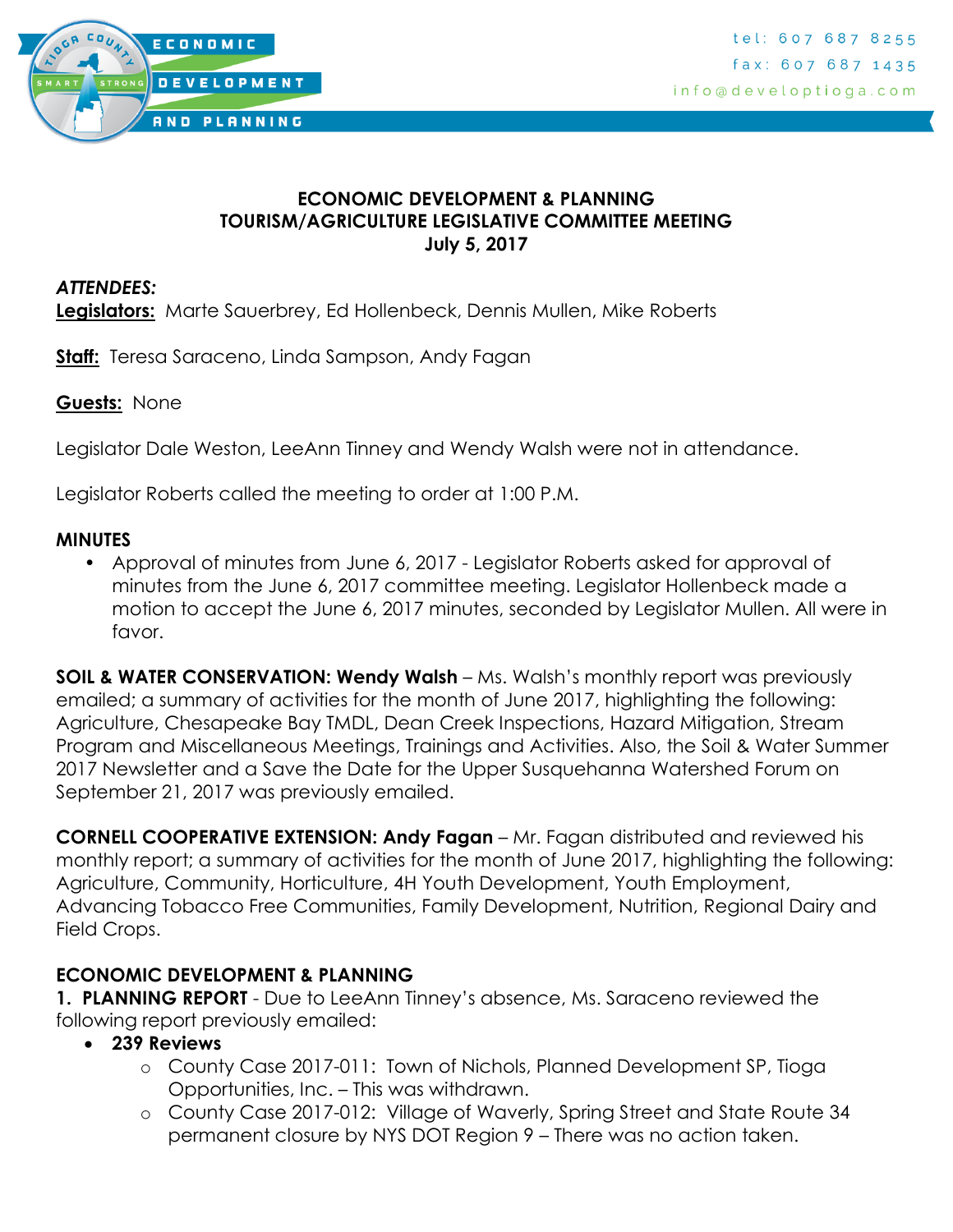- o County Case 2017-013: Town of Owego, Local Law #B of 2017, sign regulation updates. - Staff recommended approval and the Tioga County Planning Board unanimously carried the vote.
- **Municipal Plans/Projects –** Ms. Jardine continues to provide assistance for the following:
	- o Municipal Project Funding Assisting the Towns of Richford, Berkshire, and Villages of Spencer, Waverly and Newark Valley with funding efforts for various projects.
	- o Collaborating with Tioga Opportunities on possible senior housing project in Richford.

# **Other**

- o Participated in Succession Planning.
- o Assisting Public Health with ARC/CDBG grant applications (dental van).
- o Hosted a bus tour of local flood mitigation projects for the NYS Floodplain and Stormwater Managers Association annual conference; over 40 people attended.

**2. ECONOMIC DEVELOPMENT REPORT -** Due to LeeAnn Tinney's absence, Ms. Saraceno reviewed the following report previously emailed:

- **Outreach** The following companies were visited or meetings attended:
	- o Town of Owego
	- o Owego Rotary
	- o Midwestern Pet Foods
	- o STREDC Meetings
	- o Town of Nichols
	- o Bruce Nelson Gateway project
	- o Tioga County Chamber of Commerce
	- o Regional Council
		- > Executive Committee
		- > Advanced Manufacturing Work Group
	- o Tioga Opportunities
	- o Minka
	- o VEDA
	- o Community Care Network of Nichols
	- o Tioga Central School press conference
	- o Village of Owego
	- o Tioga County Not for Profit Network
	- o Tioga County Arts and Farm Trail press conference
	- o Regional Council
	- o SUNY Broome Ribbon Cutting Successful event in the County Office Building downstairs in the classroom area. Ms. Saraceno distributed the fall class schedule and the continuing education catalog.

# **Project Updates**

- o Gateway This project is moving forward; hoping for approvals soon.
- o Parkview Ms. Saraceno continues to work on this project; a lot of exterior work has been completed. The bid process for the interior work will begin soon.